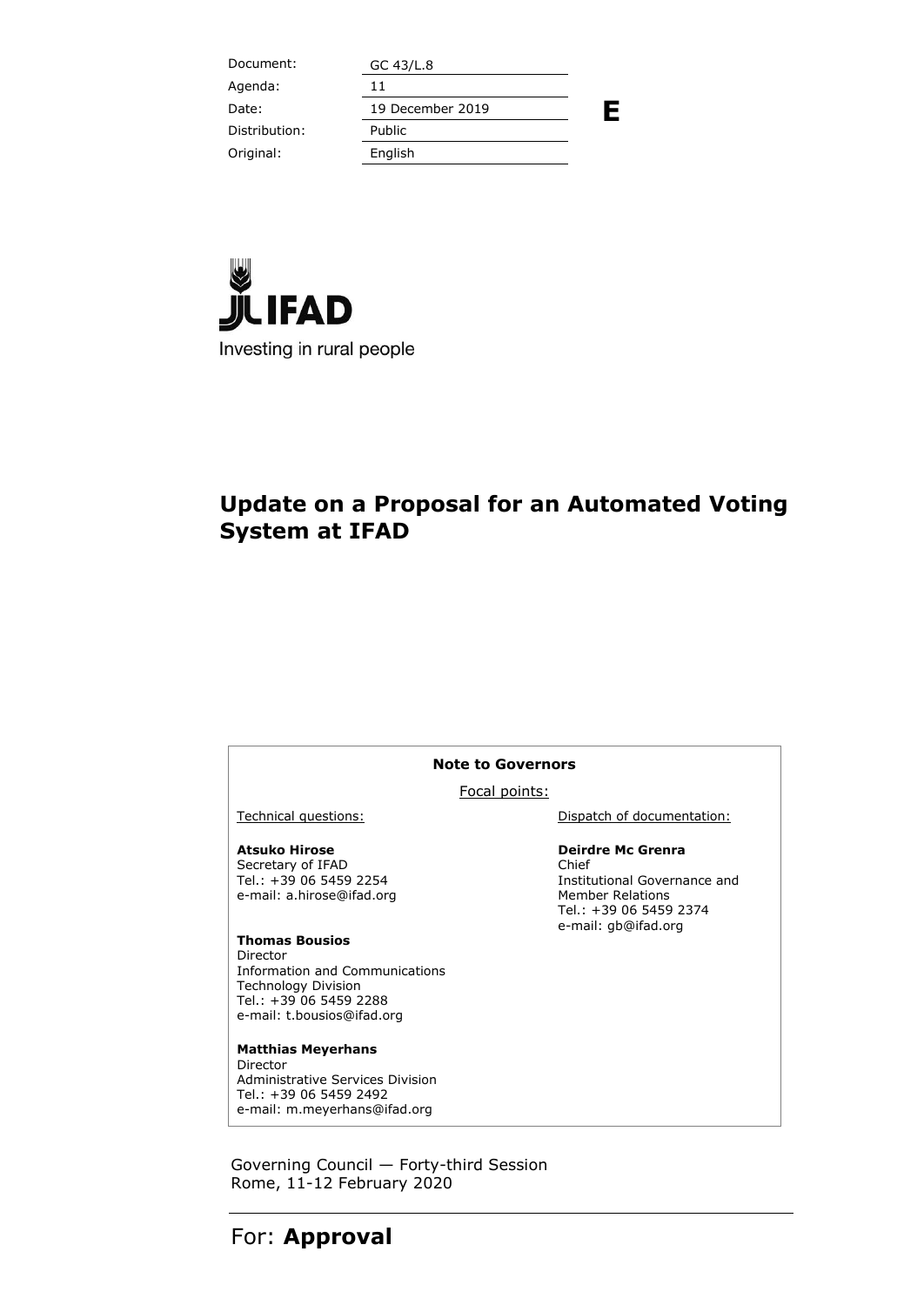# **Recommendation for approval**

The Governing Council is invited to consider the present document and to approve the resolution contained in the annex.

### **Update on a Proposal for an Automated Voting System at IFAD**

## **I. Background**

- 1. In 2018, the Governing Council, at its forty-first session, decided that "the current established practice for the process leading to the appointment of the President of IFAD be continued subject to the improvements recommended by the Bureau" (resolution 202/XLI), as included in the Report of the Governing Council Bureau on the Review of the Established Practice for the Process Leading to the Appointment of the President of IFAD (GC 41/L.9).
- 2. The improvements recommended by the Bureau included the possibility of introducing an automated system to expedite ballot counting during the appointment process and thereby increase efficiency. The Bureau noted that the preparation and distribution of the anonymous ballot papers, as required by rule 35.3 of the Rules of Procedure of the Governing Council, were complex, timeconsuming and resource-heavy processes.
- 3. The Bureau also recommended that the voting for the appointment of the President should continue to be held by secret ballot. This is one of the main requirements for an automated solution, in addition to ensuring confidentiality, verifiability and integrity of the vote, as well as implementing a secure system that minimizes the probability of cyberattacks.
- 4. In adopting resolution 202/XLI, the Governing Council tasked the Secretariat to "explore electronic voting or other forms of automated processes and report to the Executive Board for possible submission of recommendations to the Governing Council in 2019". 1
- 5. The Secretariat therefore submitted a proposal to the Governing Council in February 2019, which approved the recommendation that it "further pursue the process of assessing the feasibility of an automated voting system based on the principles contained" therein (GC 42/L.5/Rev.1).
- 6. Following the Governing Council's approval, the Secretariat explored the possibility of deploying an automated voting system to be used by the Governing Council for the appointment of the President of IFAD, and possibly for other matters requiring a decision by the Council through a vote by secret ballot.

## **II. Objective**

-

7. The aim of this document is to update the Governing Council on the actions taken by the Secretariat following approval of the proposal by the Council in February 2019, and to inform the Member States of the outcomes.

<sup>1</sup> The Governing Council also noted that should an automated voting system be approved for implementation, an amendment to rule 35.3 of the Rules of Procedure of the Governing Council would be necessary.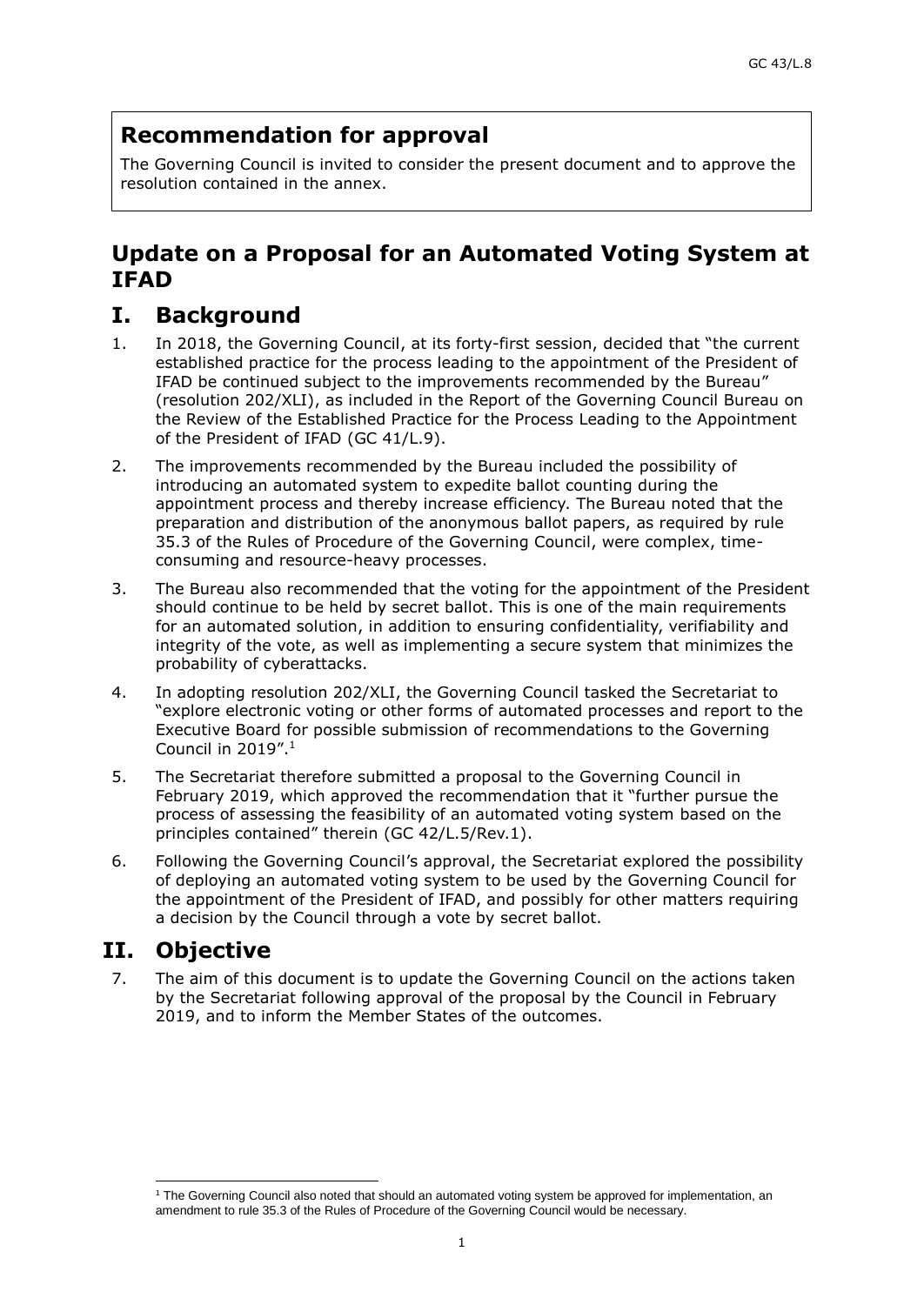### **III. Process**

- 8. With the support of an expert on automated voting systems,<sup>2</sup> draft terms of reference were prepared and shared at a technical meeting on 4 July 2019 with Executive Board representatives for their comments. At the meeting, the Board representatives provided their feedback, which was duly incorporated in the revised terms of reference. The Board representatives reiterated the need for the system to ensure secrecy, confidentiality, integrity and security of the vote.
- 9. Following the technical meeting, the terms of reference for the request for proposals (RFP) were finalized and, with the support of the Procurement Section, the tender was launched on 19 July 2019. At the time of the launch, 25 vendors expressed interest and accessed the RFP documents; however, as of the closing date on 13 September 2019, none of the vendors had submitted a proposal.
- 10. To understand the reasons underlying the lack of proposals, the Secretariat, through the Procurement Section, solicited feedback from those vendors that had initially expressed interest. Some of the vendors responded that normally they provide services to national governments for election processes, which substantially differ from IFAD's requirements. The responses received highlighted the complex nature of the business requirements. In particular, vendors mentioned the requirements related to weighted voting rights, voter verifiability paper audit trail (VVPAT) and the need to break down the votes cast into several smaller denominations to ensure the secrecy of the ballot, resulting in the need for extensive customization.
- 11. In light of the above information, the terms of reference were revised slightly, without changing the main requirements of secrecy, confidentiality, integrity and security of the vote.
- 12. A new RFP was launched on 27 September 2019 and, as of the closing date on 18 October, one vendor had submitted a proposal. This proposal was evaluated by a technical panel, which agreed that as the vendor did not meet the minimum mandatory requirements the proposal could not be considered.

## **IV. Conclusions and way forward**

- 13. As a result of having undergone the RFP process and further researching the solutions adopted by governments and major international organizations, the Secretariat has gained important insights:
	- There is a perception among vendors that the proposed IFAD contract would be relatively low in value due to the relatively small number of machines to be procured and hence not appealing given the complexity of the requirements and needed customization;
	- However, according to our expert, while there are no off-the-shelf solutions for weighted voting systems, solutions do exist that could be customized to meet IFAD's specific requirements – both cloud-based and non-cloud-based:
		- o Under a cloud-based solution, the service would be provided by an external party over the internet, and the data would therefore be stored outside IFAD premises by a third party. Given the feedback received from the Executive Board, as described in paragraph 8 above, this is not an option for IFAD.
		- o A non-cloud-based solution, on the other hand, would function in a closed environment (including both stand-alone machines as well as locally run network-based voting systems), considerably reducing the risk of hacking. This is the solution that IFAD intends to explore further.

<sup>-</sup><sup>2</sup> Prof. Dr. Dr. Robert Krimmer, Full Professor of e-Governance at the Ragnar Nurkse Department of Innovation and Governance within the School of Business and Governance at Tallinn University of Technology in Estonia.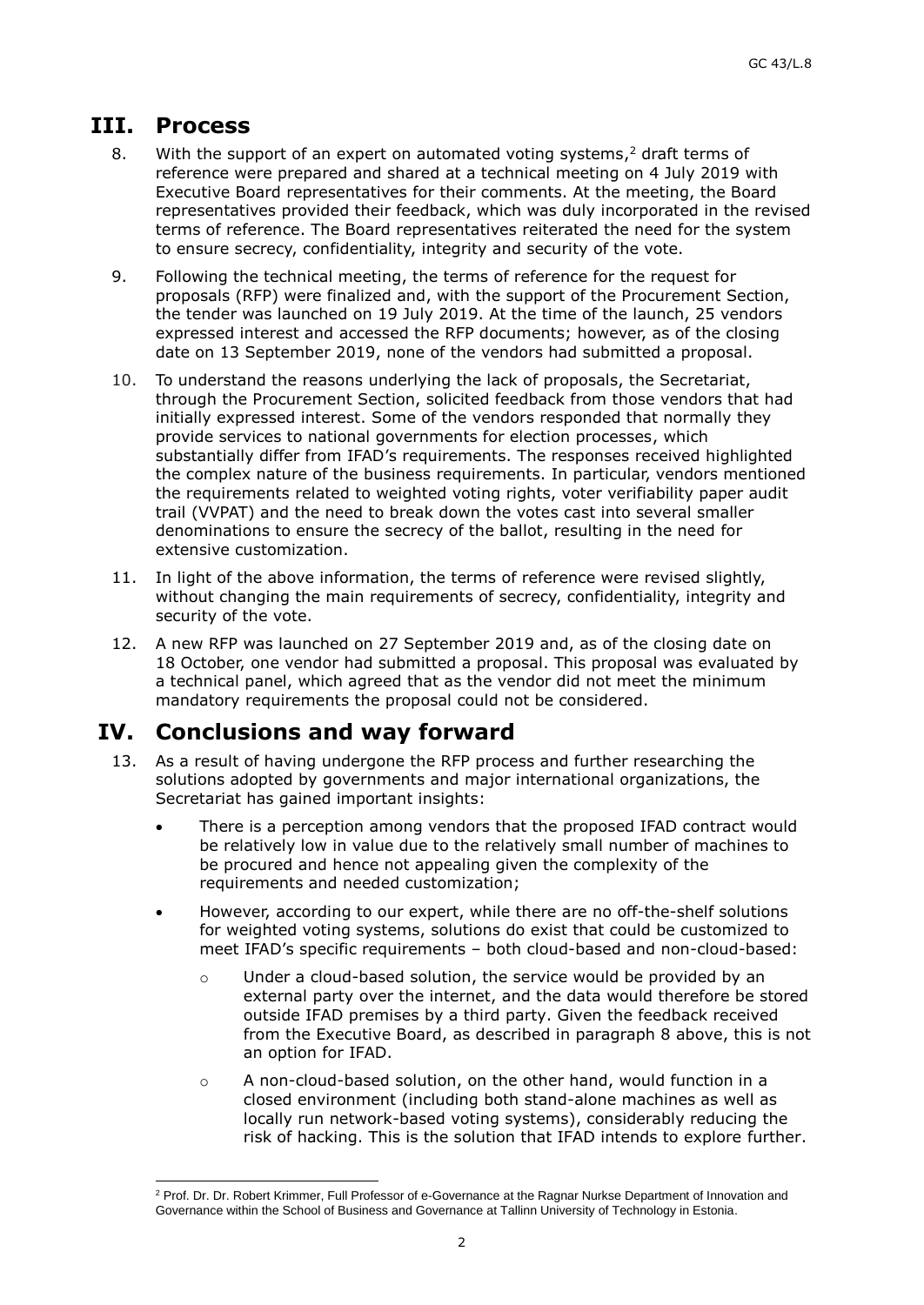14. With the guidance of the Procurement Section and the support of the Information and Communications Technology Division and the external expert, the Office of the Secretary will adopt a different procurement strategy, initiating a formal negotiated procedure as provided for in the IFAD Corporate Procurement Guidelines. The negotiated procedure is used for complex requirements, as an alternative or in addition to other traditional methods of solicitation when the previous two RFPs have proven to be unsuccessful for this requirement. This procedure will allow the procurement authority and the Secretariat to undertake a dialogue on requirements with multiple vendors simultaneously, while respecting the fundamental procurement principles of competition, fairness, transparency and integrity of the selection process. In this way, IFAD and the vendors would be able to adapt and fine tune the proposals to meet key requirements and achieve the best value for money. Assuming a positive outcome of the negotiated procedure, Management would be in a position to revert with concrete parameters for implementing a fully automated voting system.

#### **V. Recommendation**

15. As recommended by the Executive Board, the Governing Council is requested to adopt the resolution contained in the annex. In so doing, the Governing Council delegates authority to the Executive Board to decide, on the basis of information that Management would provide following a successful outcome of the negotiated procedure, whether the Secretariat should pursue the development and implementation of an automated voting system, for potential use in conjunction with the appointment of the President in 2021.